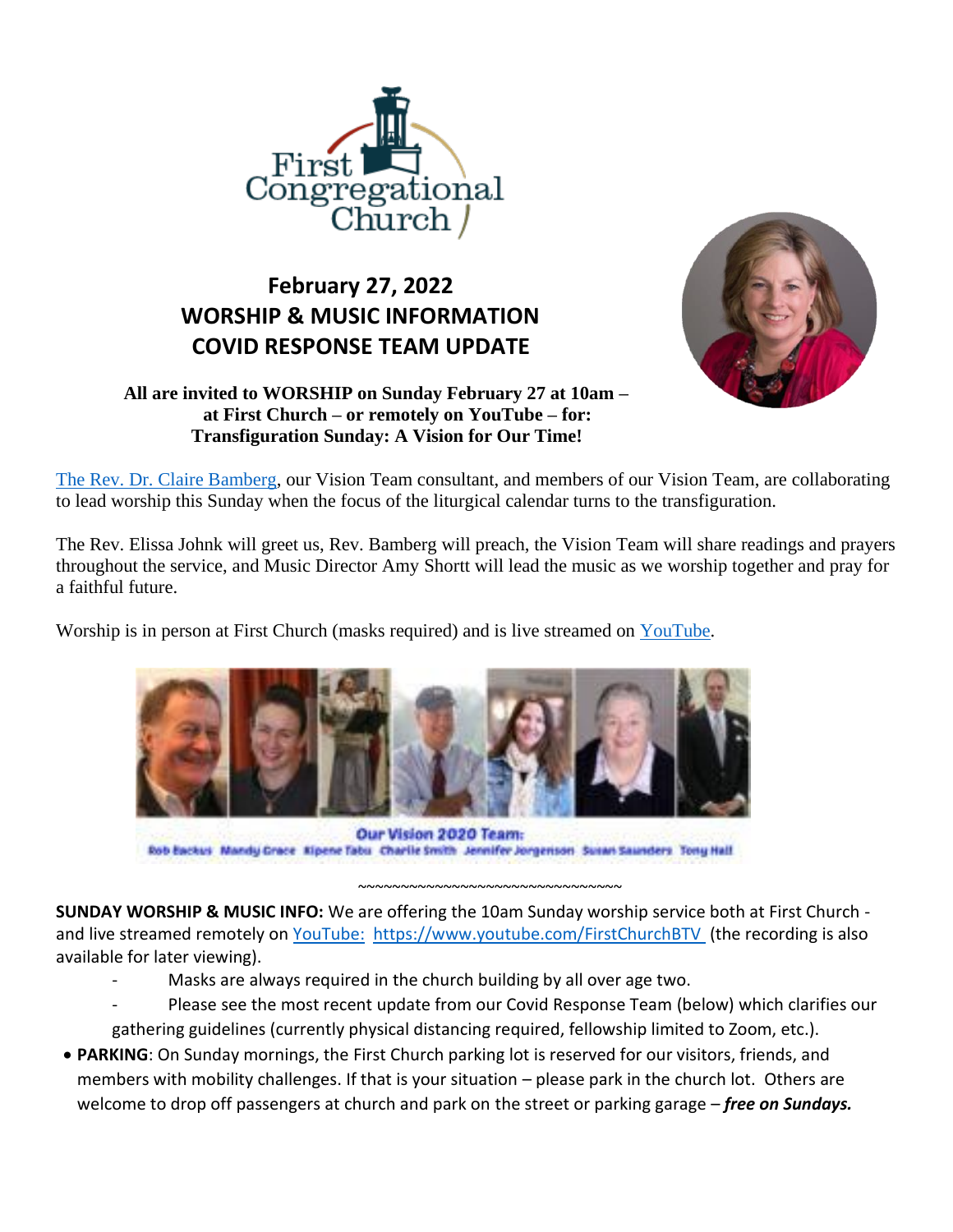## **MUSIC: Help welcome our new Music Director, Amy Shortt!** If

you are interested in offering your musical gifts, vocal or instrumental, please contact Amy Shortt at ashortt@firstchurchburlington.org. Use this **[LINK](https://firstchurchburlington.org/files/2022/02/Amy-Shortt-Announcement.2.11.22.pdf)** to learn more about Amy.

Amy Shortt has organized regular rehearsals for all interested in singing with the Sanctuary Choir – Thursdays at 7pm – at First Church. There is a Zoom option – also at 7pm: <https://bit.ly/choirfccb>All are invited to participate!

- All interested in participating in **Bell Choir** (novices welcome!) are invited to contact Director [Jennie](maillto:jenc@ebpabenefits.com)  [Coleman](maillto:jenc@ebpabenefits.com) [\(jenc@ebpabenefits.com\)](mailto:jenc@ebpabenefits.com) about rehearsals, at First Church, Wednesdays: 6:45 to 8:15pm
- For information about the **Youth Choir**, please contact Ana Ruesink: [aruesink@firstchurchburlington.org.](mailto:aruesink@firstchurchburlington.org)



@ FIRST CHURCH BTV WITH AMY SHORTT NEWCOMERS WELCOME OF COURSE!

VIRTUAL OPTION ON ZOOM WWW.FIRSTCHURCHBURLINGTON.ORG

- **CHILDREN & YOUTH:**
	- Childcare (infants/toddlers/preschool) and Church School (K thru 5) are offered in-person during the 10am worship service. Masks are required for all over age 2 and we make every effort to maintain physical distancing.
	- Children who would like to join in Church School from home are welcome to log on to Zoom following the word of God for (Sm)All ages: **<https://bit.ly/zoomchurchschool>**
	- For information about programs for Children and Youth through high school, please contact Director [of Faith Formation Hilah Clarke](mailto:hclarke@firstchurchburlington.org) at [hclarke@firstchurchburlington.org](mailto:hclarke@firstchurchburlington.org) You can see our Winter/Spring Youth Program Calendar *[HERE](http://firstchurchburlington.usmblogs.com/files/2022/01/Spring-Calendar-Youth-Group-2022.pdf)*
- •**INVITE YOUR FRIENDS TO CHURCH:** This is a great time to extend an invitation to neighbors, friends and family to join you in worship - in person at First Church - or remotely as the worship is live-streamed on our [YouTube Channel: https://www.youtube.com/FirstChurchBTV](https://www.youtube.com/FirstChurchBTV) at 10am on Sunday (a recording available on our YouTube channel any time after the service).

*Worshiping Remotely?* Visit our YouTube Channel on Sunday morning at 10am to watch the live-stream of worship (or tune in later for a recording) on our [FirstChurchBTV YouTube Channel](https://www.youtube.com/FirstChurchBTV)

- Check on our website https://www.youtube.com/FirstChurchBTV on Sunday morning for the:
	- o February 27 Order of Worship and Announcements;
	- o Zoom link for children in grades K through 5 to connect with Church School following the Word of God for (sm)All Ages;
	- o Zoom link for the virtual fellowship gathering following worship.

## **Covid Response Team Update – February 4,'22**

To protect our most vulnerable populations and staff, and in order to continue gathering in person, we are temporarily returning to an earlier stage of our Covid precautions. *As covid rates are declining we are adding back congregational singing this week:*

- Every other pew will be roped off to support physical distancing at all times.
	- **There will be congregational singing – masks on at all times.**